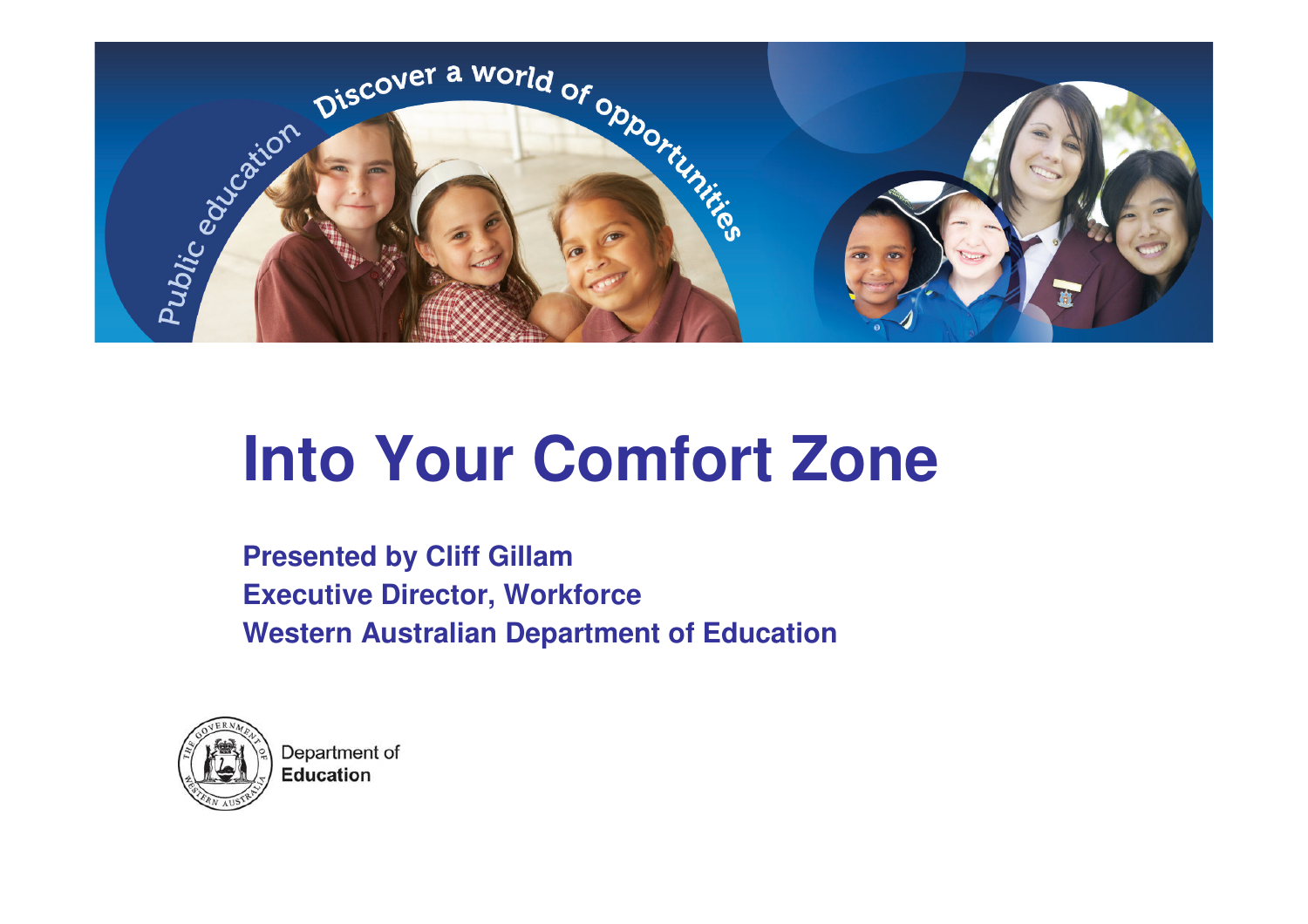#### **"What is the Into Your Comfort Zone program?"**



"A financial literacy program sponsored by the Department and delivered by the **G**overnment **E**mployees **S**uperannuation **B**oard"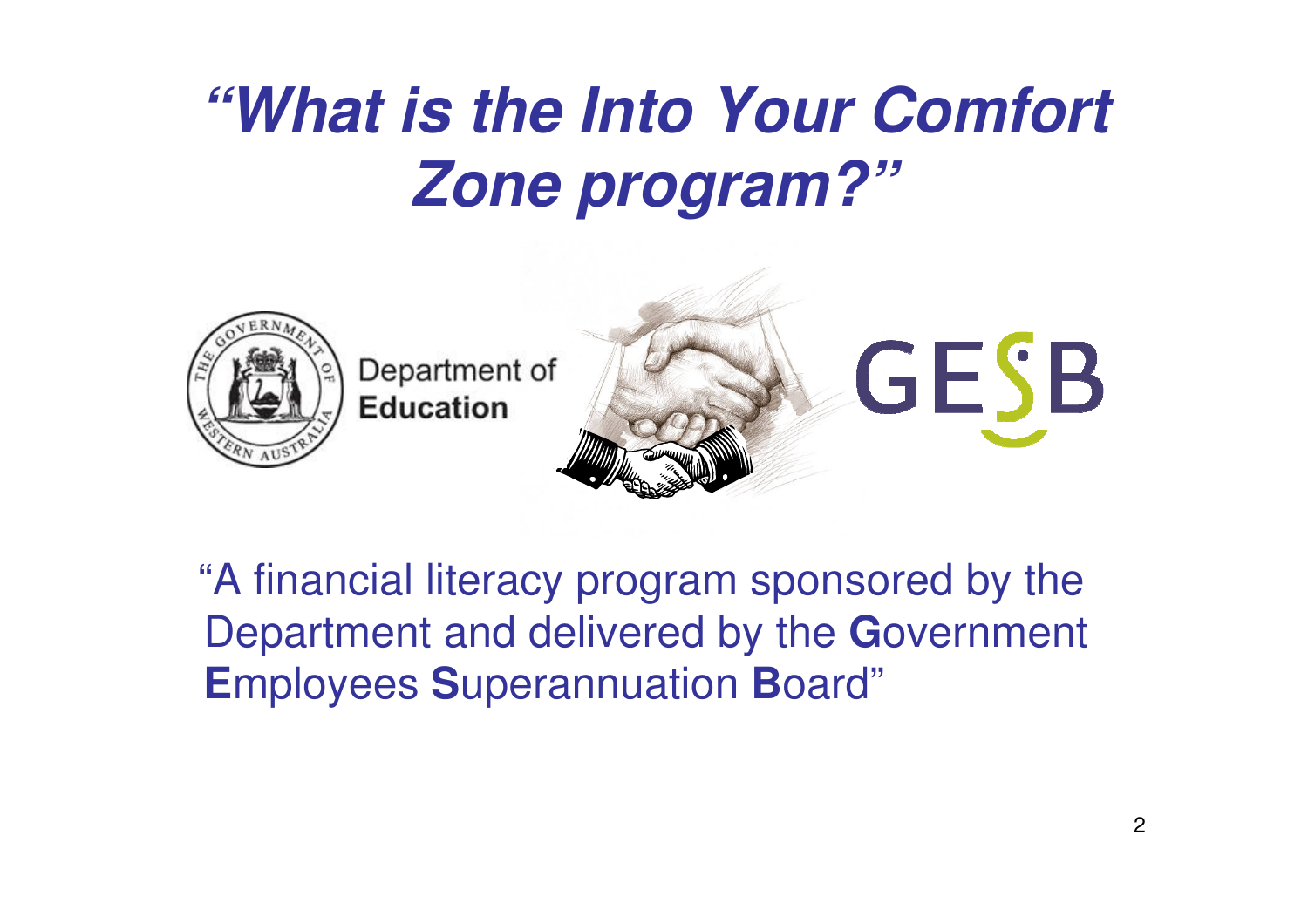## **"Who is the**  $(\mathbb{R})^3$  **Department of**





- • The largest Western Australian Government department comprising of approximately 43,500 employees supporting 792 schools.
- • Provides high quality public education for children and young people throughout Western Australia, helping them reach their full potential.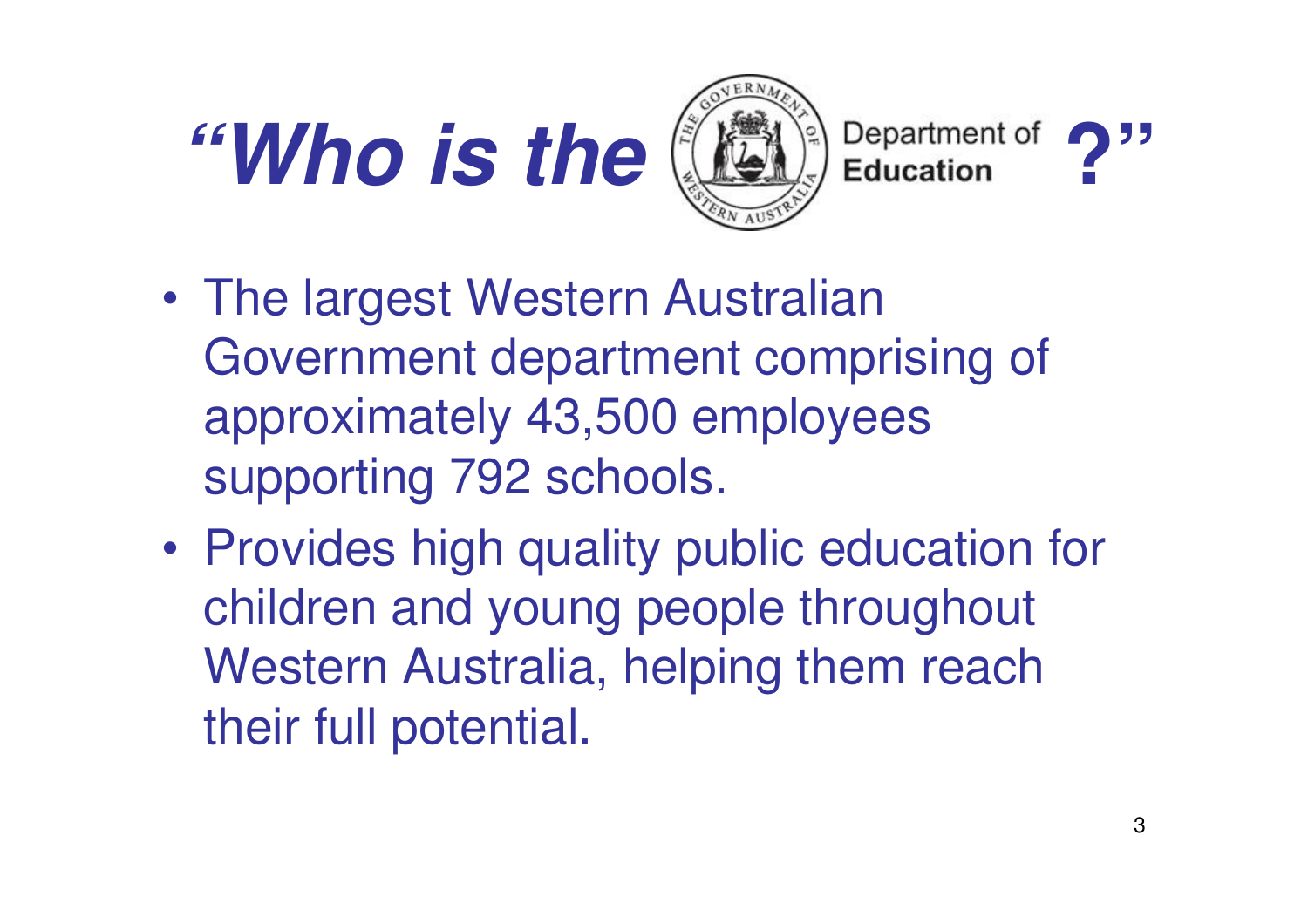# **"Who is GESB?"**

"GESB is a Western Australian Government Statutory Authority responsible for administering the superannuation and retirement ofcurrent and former public sector workers."

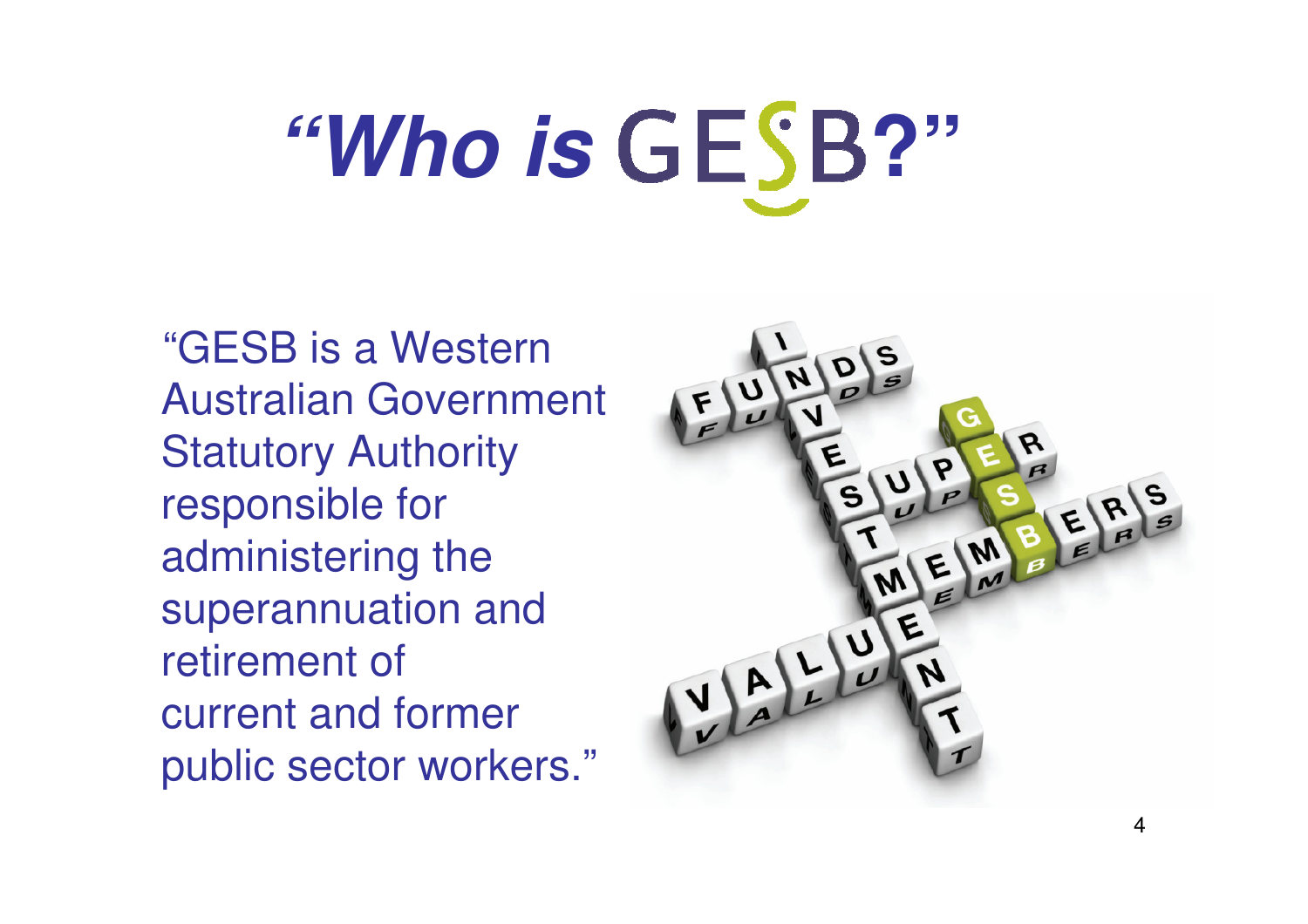#### **"Why was the program conceived?"**

- • Ageing teacher workforce (27% totalling 6,460) age 55 or older.
- •Help mitigate expected teacher shortage.
- •Strengthen employee engagement.

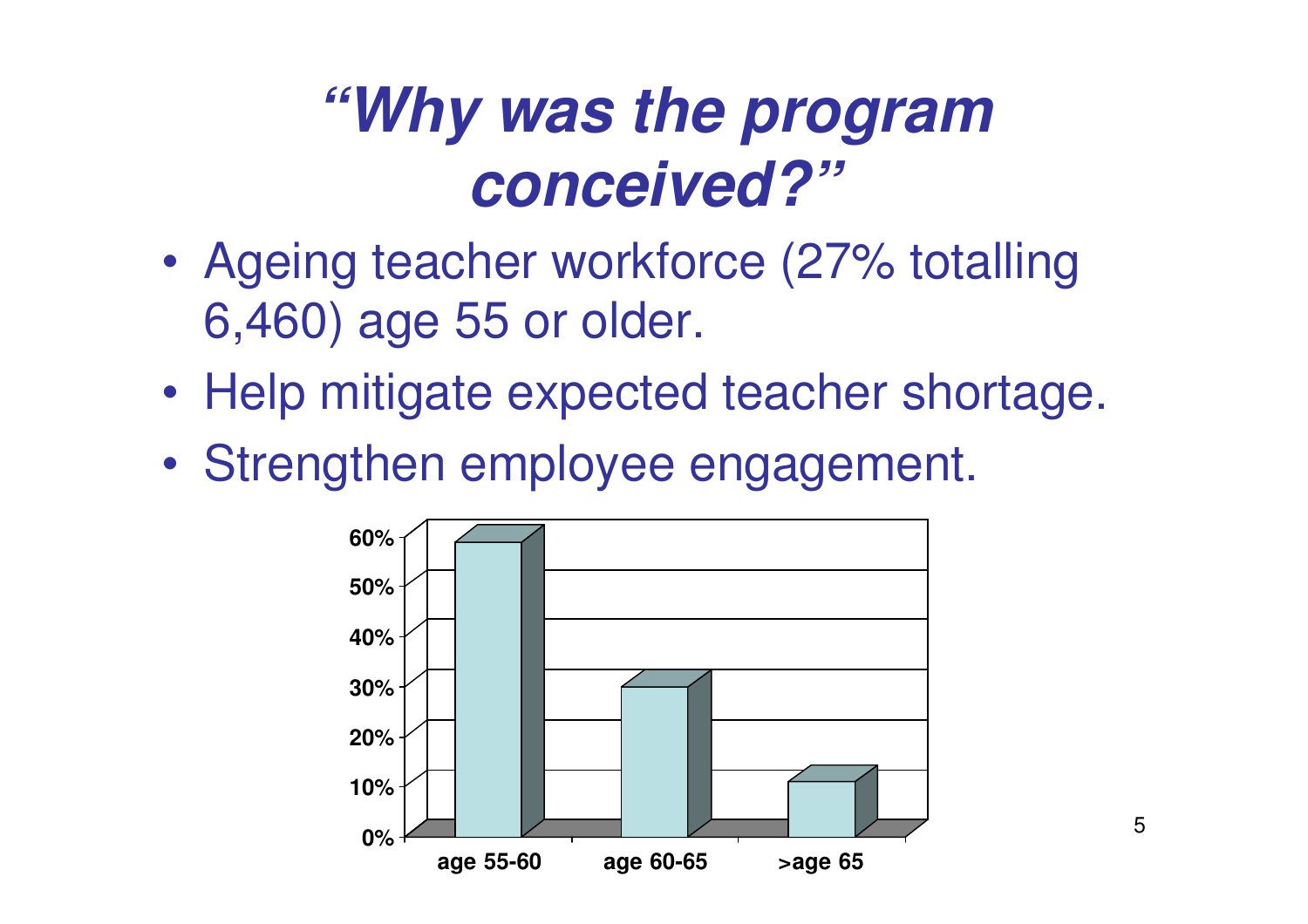#### Understanding the audience

#### **Female (70%) Male (30%)**

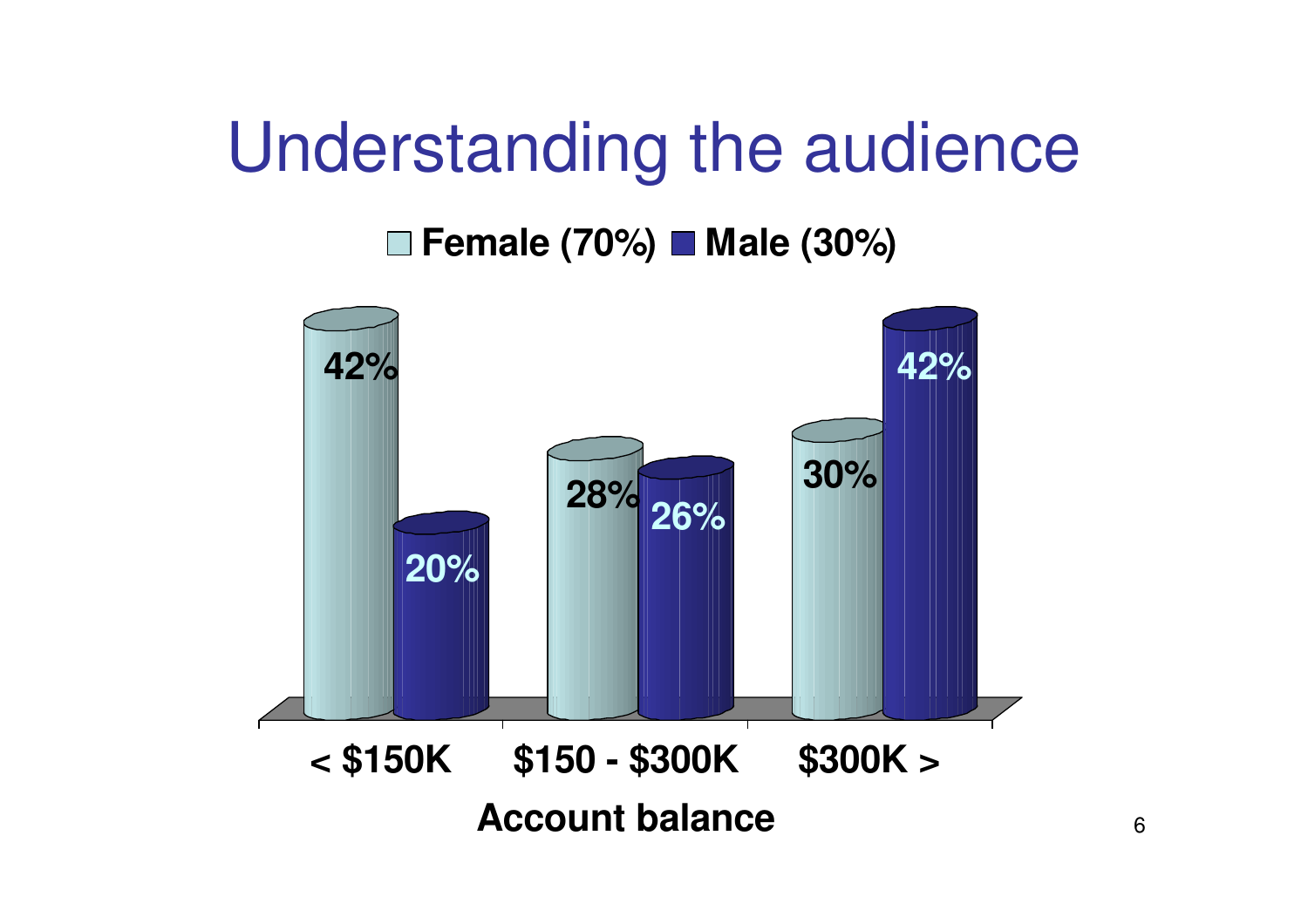### **Key objectives**

- 1. Retain experienced teachers and school leaders.
- 2. Increase employees' financial literacy and understanding of wealth creation strategies.
- 3. Empower staff to make better financial decisions.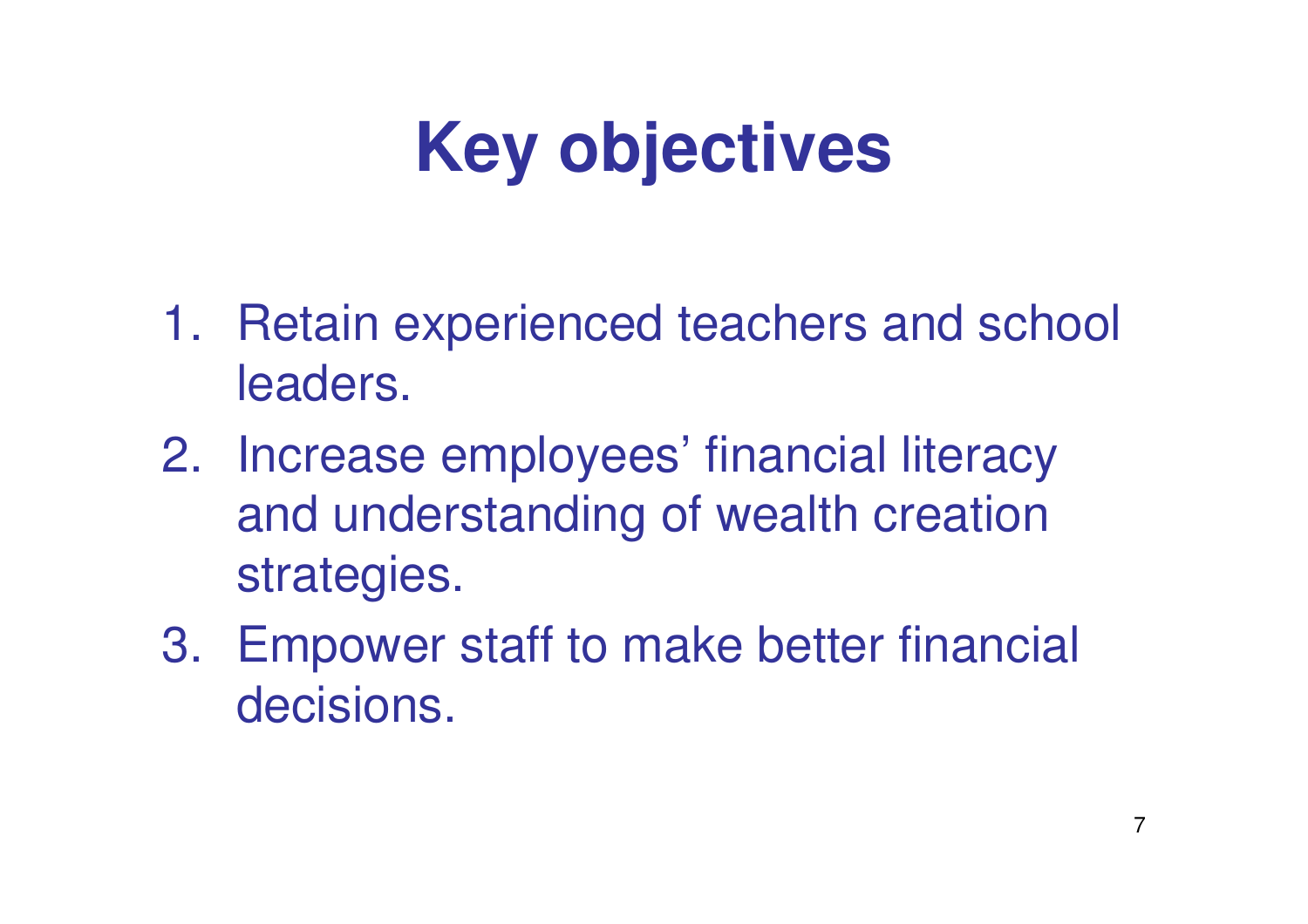#### **"Who is the target audience?"**

• Teachers and school leaders age 53 or greater.

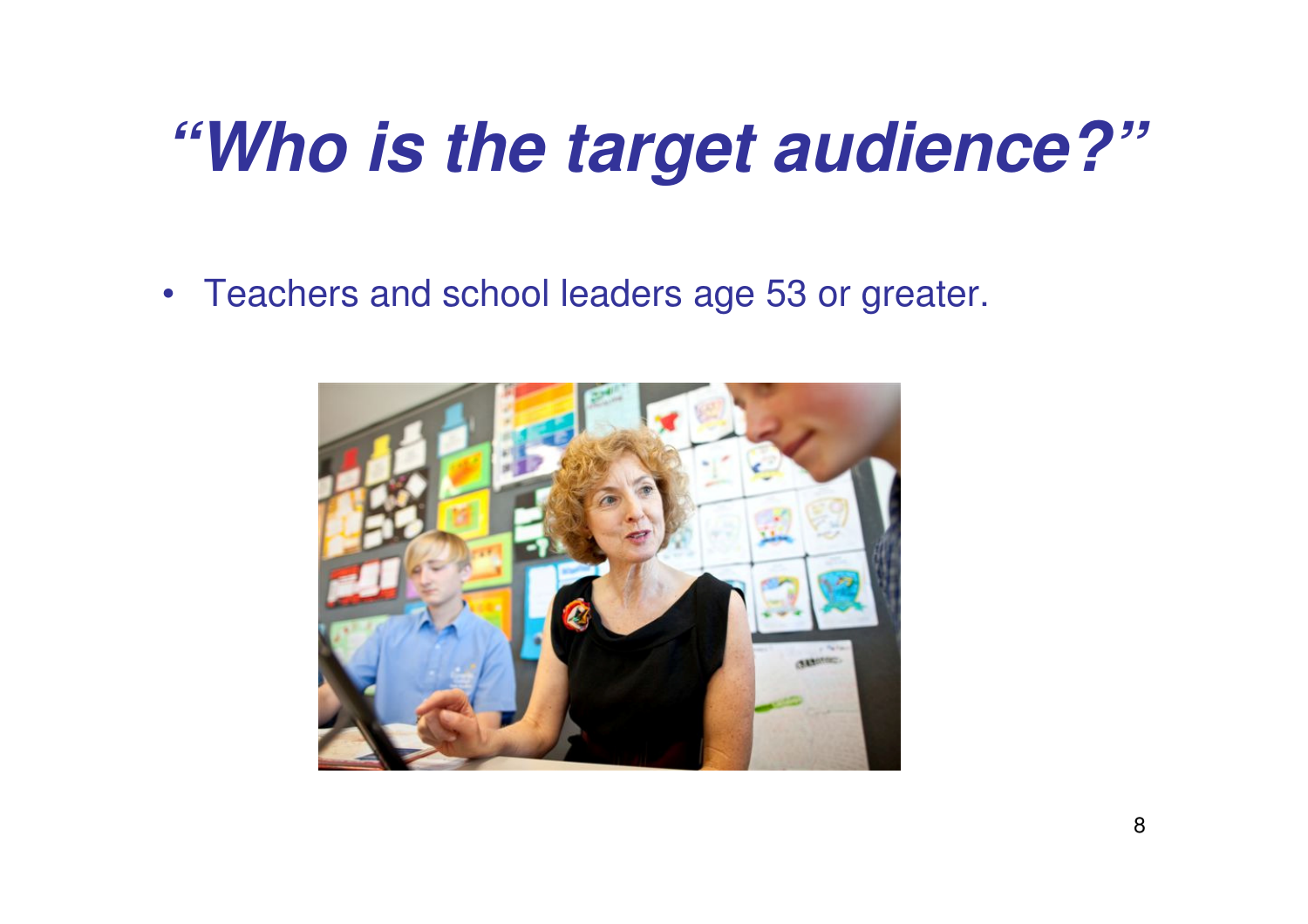#### **Program design**

- •Pilot conducted in 2010.
- • Innovative and tailored financial literacy seminars and webinars developed.
- • Best practice adult learning principles used.
- •Partners encouraged to also attend.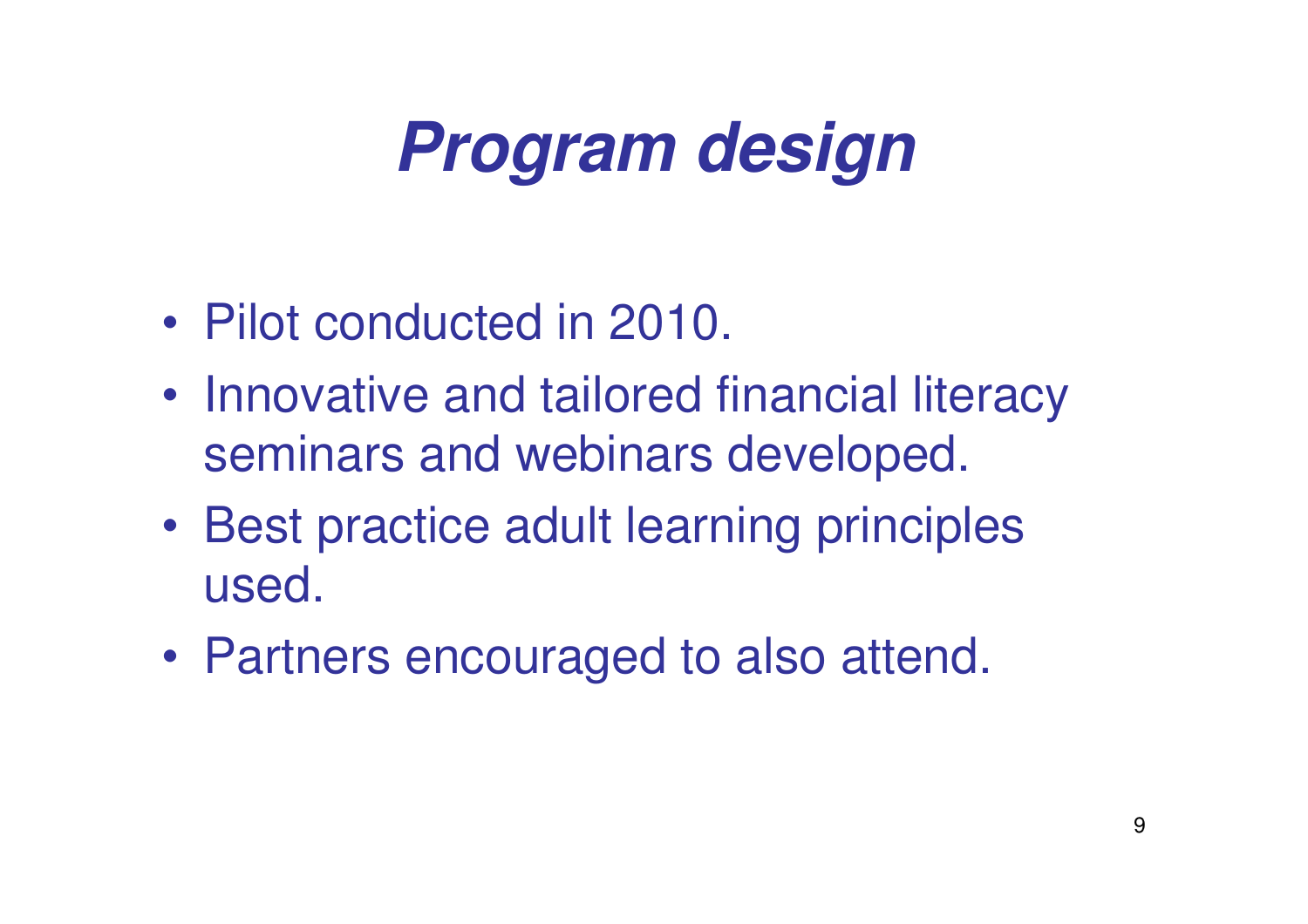#### **Program communications**

- • Personal invitation and information brochure.
- •Micro website.
- •Confirmation email.
- •Reminder email.
- •Post seminar/webinar follow up email.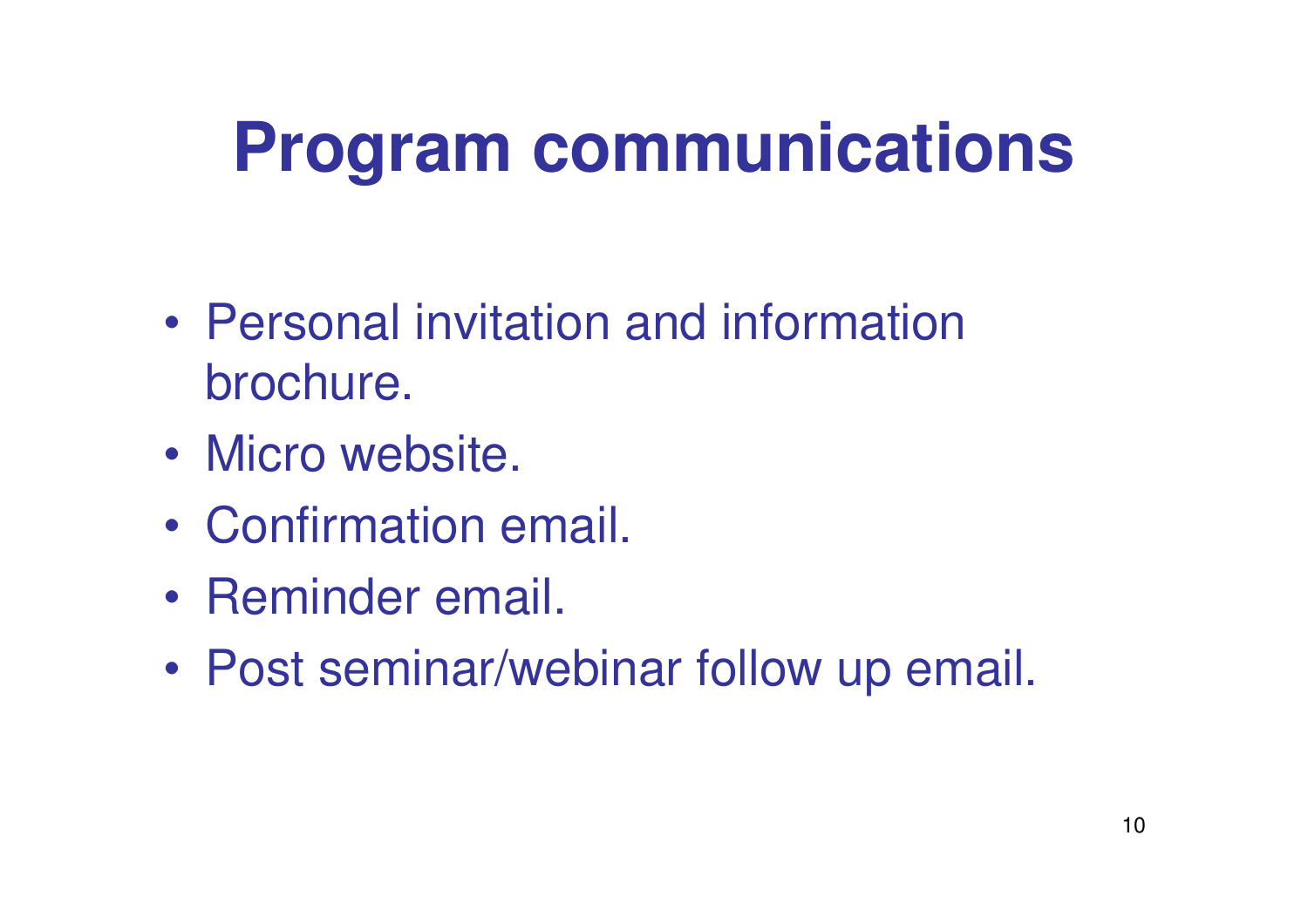#### **"What has the program delivered?"**

- •2,127 participants so far.
- •95% said program met their expectations.
- • 57% said they would "definitely" or "very likely" change retirement plans....transition to retirement or part-time.
- $\bullet$  50% said their superannuation and retirement strategies knowledge had increased.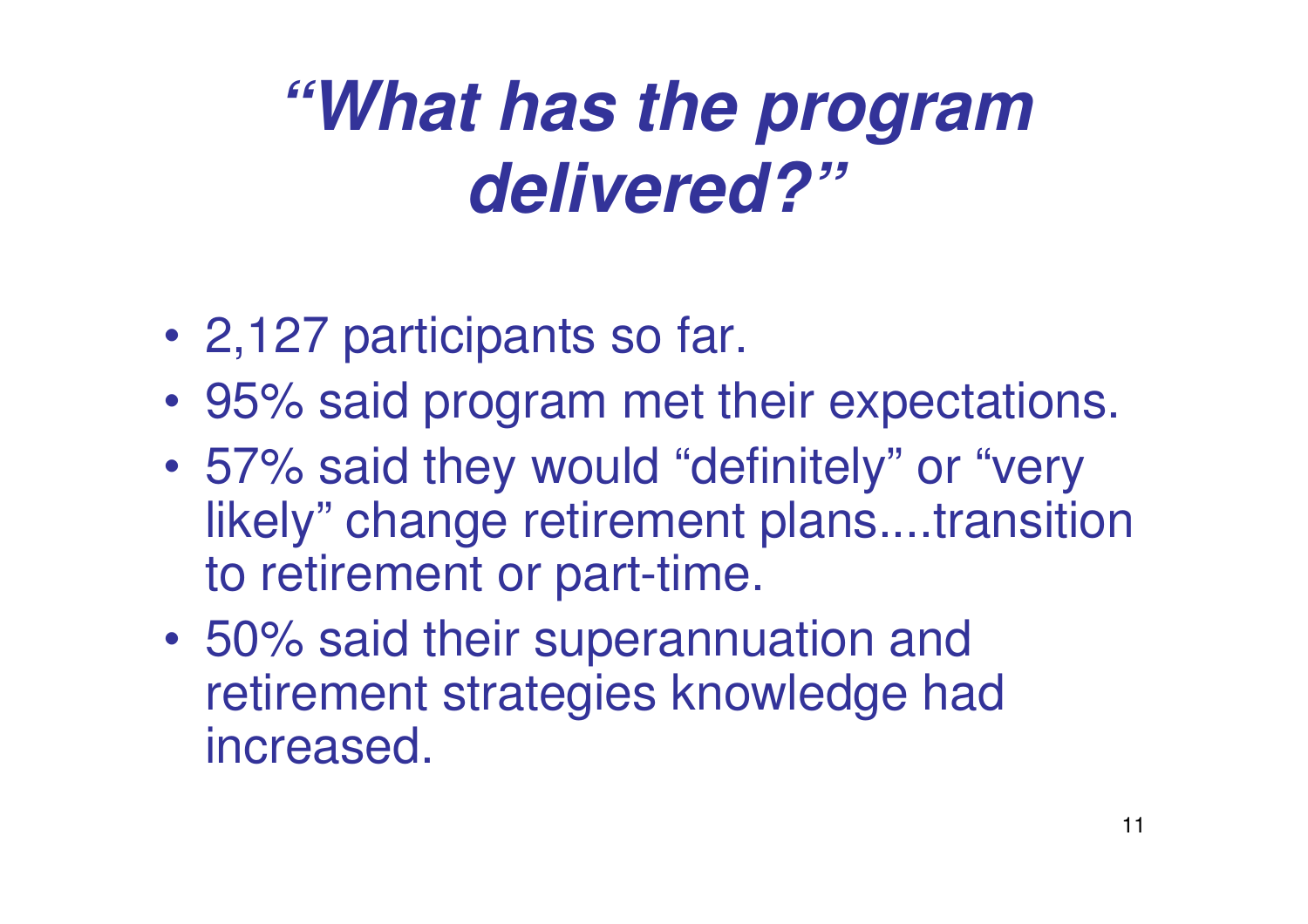#### **Employee tangible benefits**



Three fold increase in:

- $\mathcal{L}_{\mathcal{A}}$ contributions to superannuation; and
- $\mathcal{L}_{\mathcal{A}}$  , and the set of the set of the set of the set of the set of the set of the set of the set of the set of the set of the set of the set of the set of the set of the set of the set of the set of the set of th consolidation of super accounts to GESB.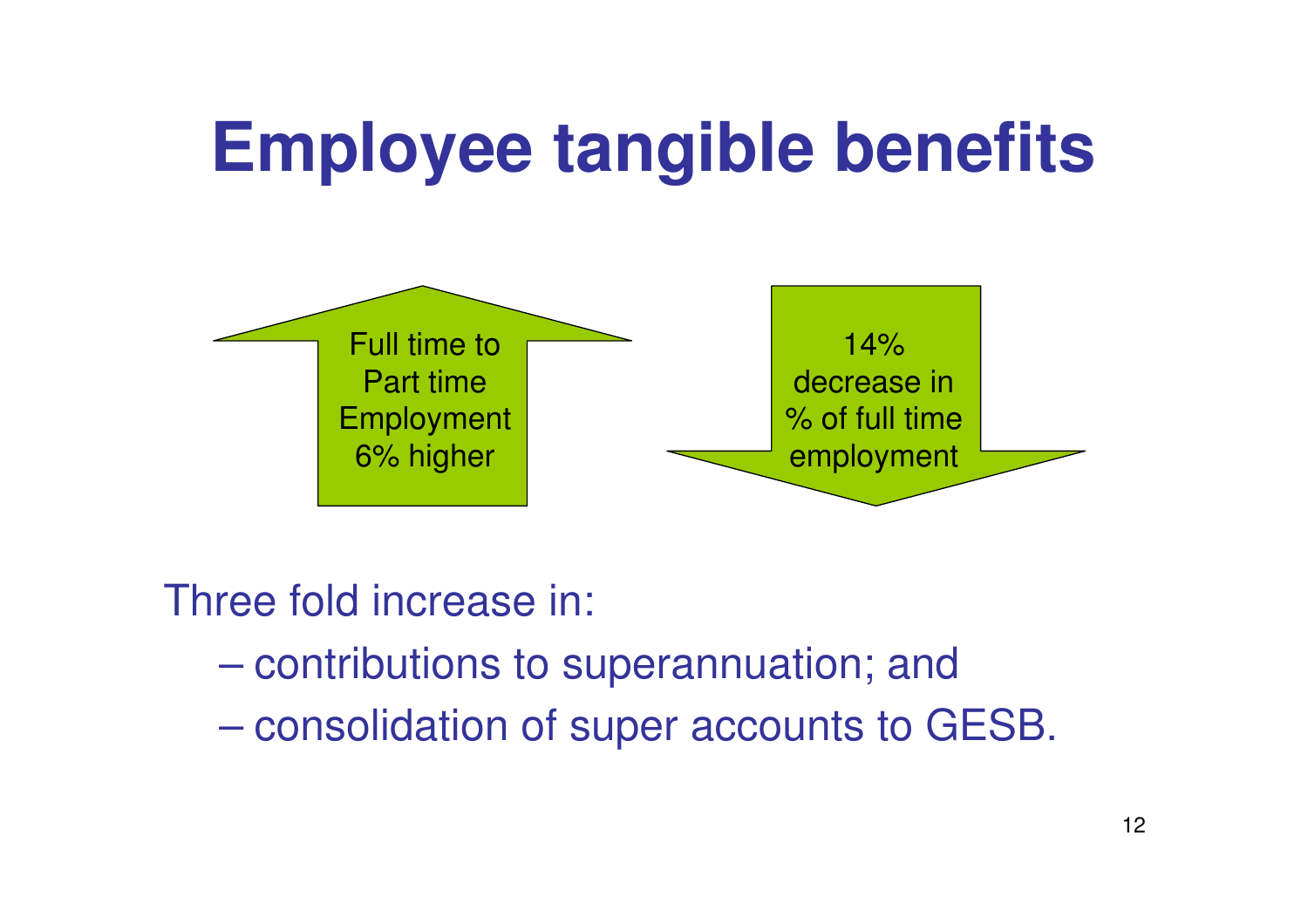#### **Evaluation objectives**

- • Measure achievements toward overall strategic objectives.
- • Also determine whether program helped participants:
	- $\mathcal{L}_{\mathcal{A}}$  , and the set of the set of the set of the set of the set of the set of the set of the set of the set of the set of the set of the set of the set of the set of the set of the set of the set of the set of th better understand their finances; and
	- $\mathcal{L}_{\mathcal{A}}$  , and the set of the set of the set of the set of the set of the set of the set of the set of the set of the set of the set of the set of the set of the set of the set of the set of the set of the set of th felt more confident making financial decisions.
- •Identify possible program improvements.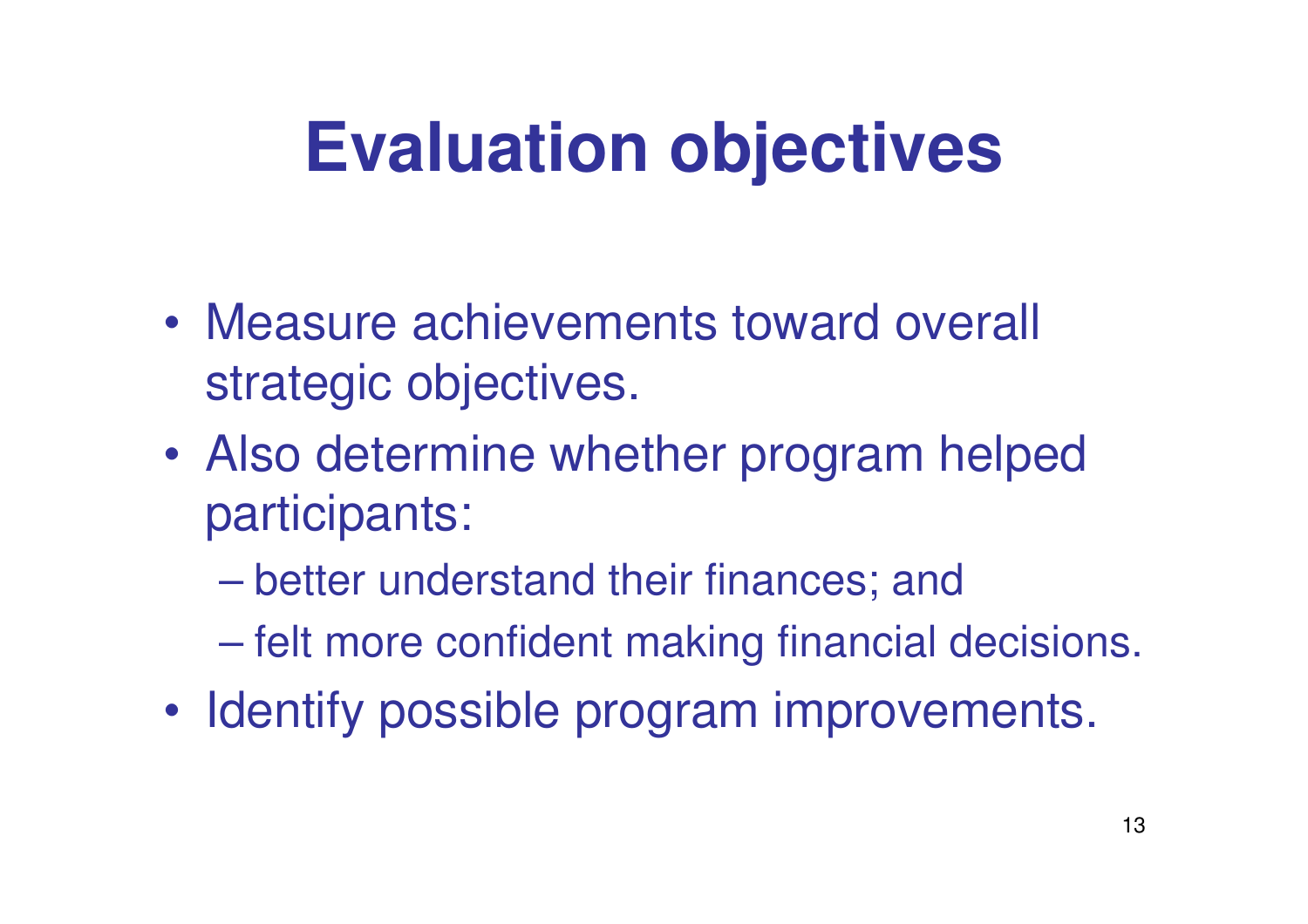#### **Evaluation process**

- • Captured "before and after" participant perspective using two part evaluation tool:
	- $\mathcal{L}_{\mathcal{A}}$  , and the set of the set of the set of the set of the set of the set of the set of the set of the set of the set of the set of the set of the set of the set of the set of the set of the set of the set of th pre Seminar Survey; and
	- –post Seminar Survey.
- • Level of knowledge measured using a Ten point rating scale where: $1 =$  very poor and  $10 =$  very high.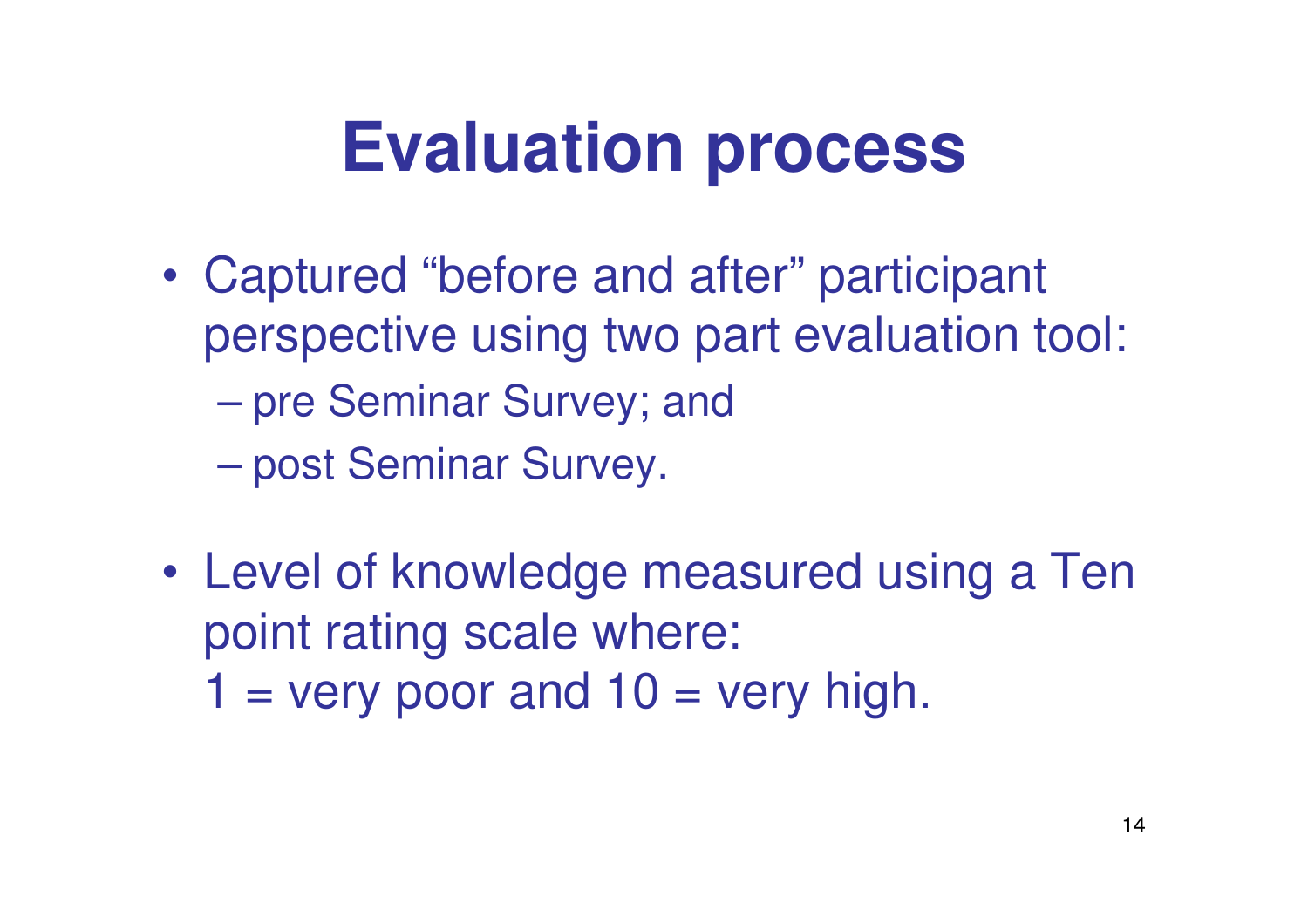#### **Key evaluation findings**

| <b>Financial knowledge</b> | Percentage of ratings 7 and above |       |                 |
|----------------------------|-----------------------------------|-------|-----------------|
|                            | <b>Before</b>                     | After | <b>Increase</b> |
| Savings                    | 41%                               | 67%   | 26%             |
| <b>Investments</b>         | 29%                               | 56%   | 27%             |
| Superannuation             | 23%                               | 74%   | 51%             |
| <b>Retirement Planning</b> | 13%                               | 71%   | 58%             |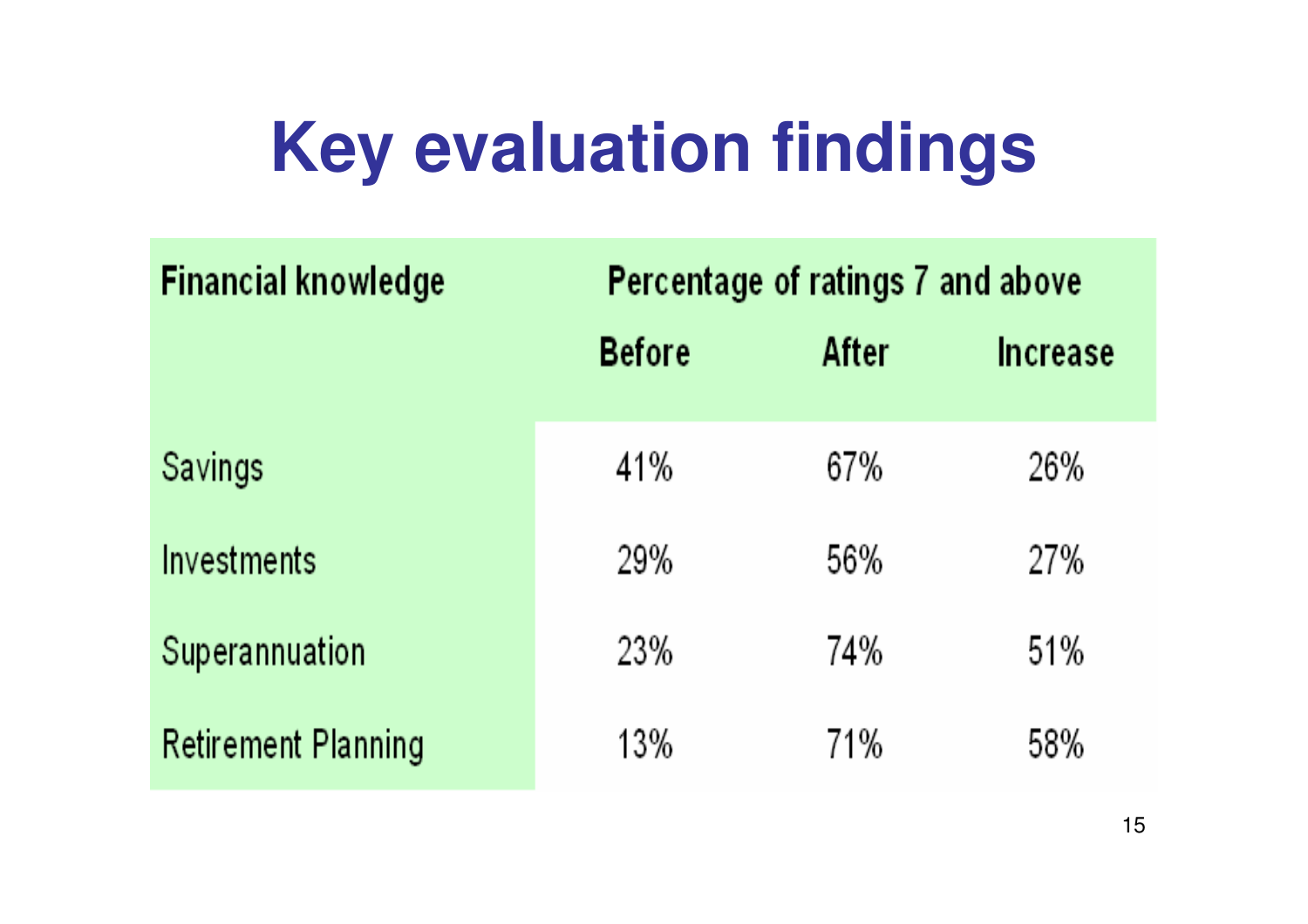#### **Key evaluation findings...cont'd**

Participant responses indicated:

- • 17% would revert to part-time employment;
- $\bullet$  57% would utilise a Transition to Retirement; and
- $\bullet$ 27% would delay their retirement age.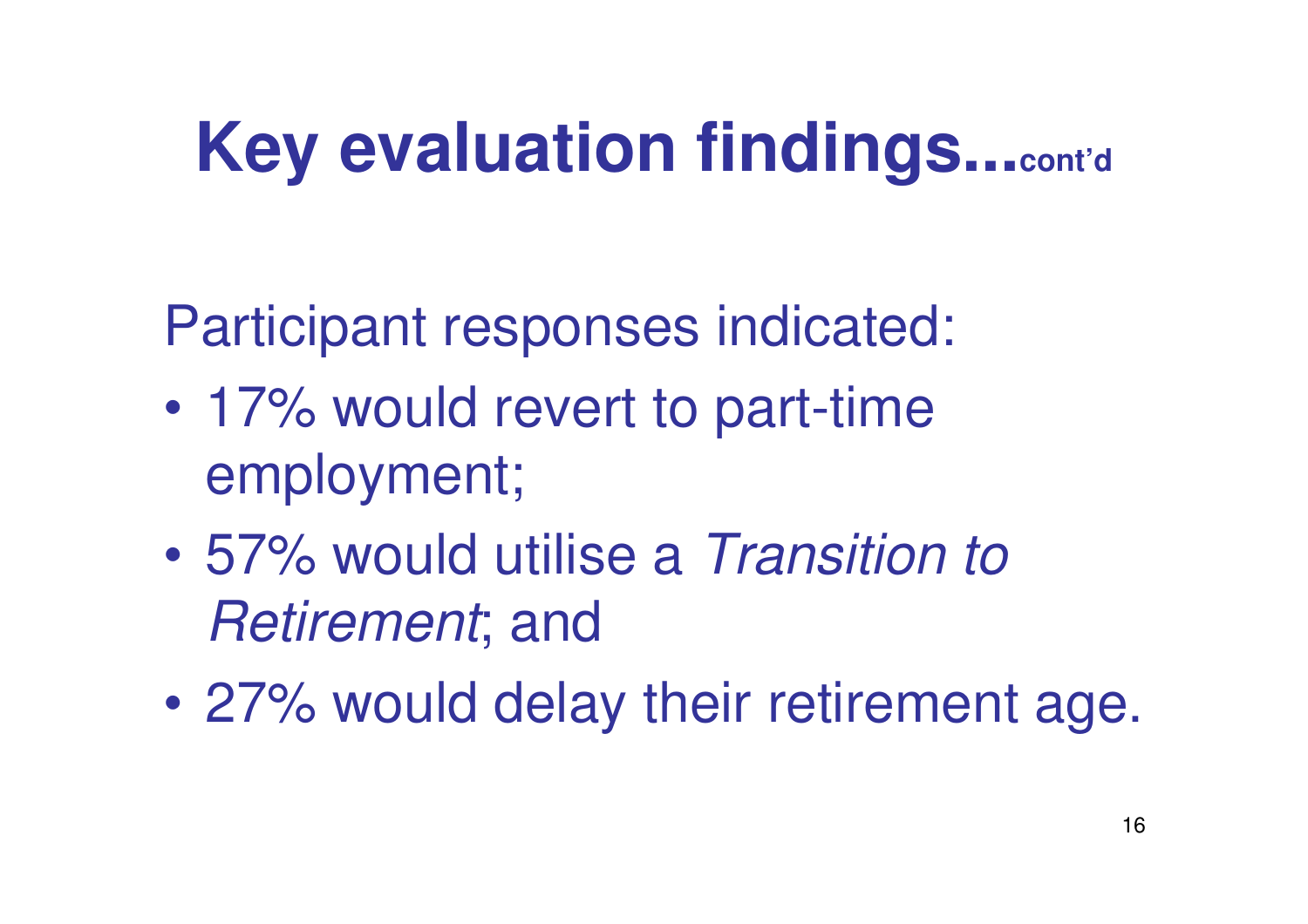#### **Strategic partnership**

- •Dedicated program managers.
- •Program objectives clearly defined.
- • Key performance indicators established and managed.
- •Joint roles and responsibilities defined.
- •Key deliverables runway developed.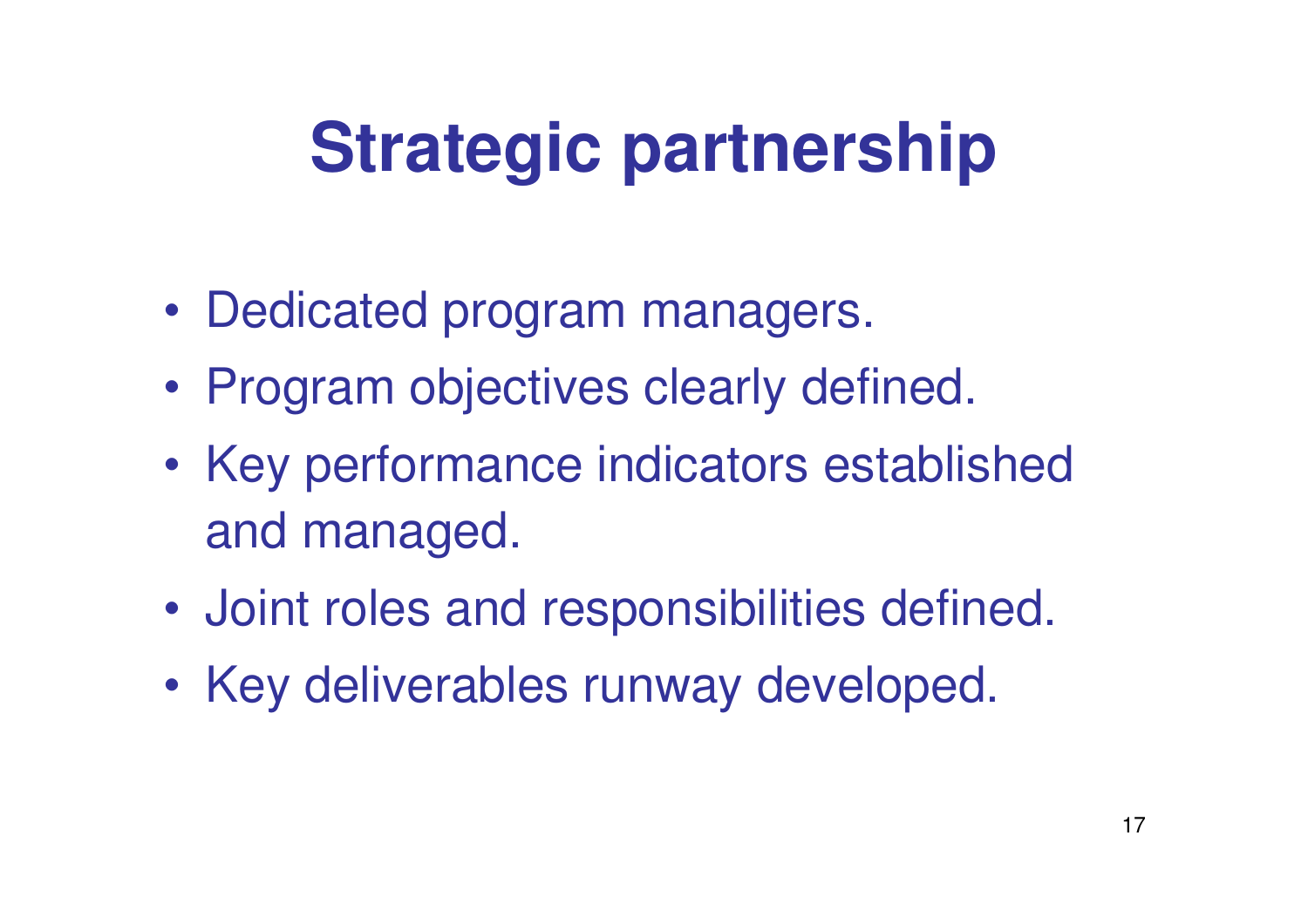#### Program recognition